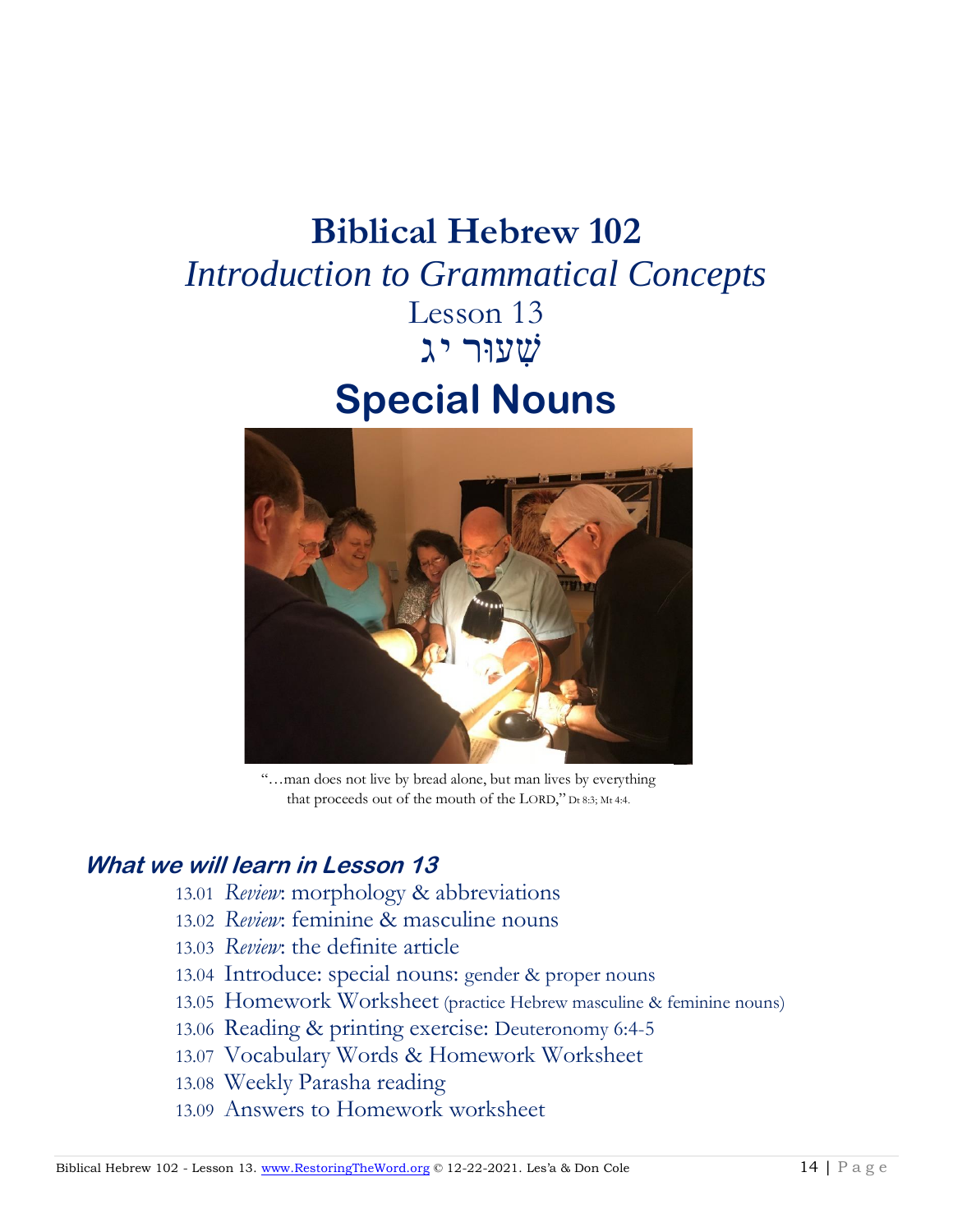## **13.01 Review morphology and abbreviations**

**Morphology** is the study of <u>word formation</u>. It facilitates the reader's understanding of whether a particular word is a noun, verb, etc.

For example, the morphology of  $\phi$ : this word is a noun, & it is masculine & singular.

**Abbreviations** enable individuals to quickly write the morphology of each word.

 $\frac{1}{2}$   $\frac{1}{2}$ לְפֵּך is: N-ms (The N means that הֲפֶּך is a noun; "m" it is masculine; and "s" it is singular.)

 $\triangleright$  For this lesson, we will only learn the following 6 abbreviations:

- **art** = **article** ("the": generally written with a "hay", "patach", and a "dagesh chazak":  $\odot$ **]**)
- **N** = **noun** (often the abbreviation "N" is followed by a "dash", clarifying the letters following the dash give further detail about the type of noun. Refer to above)
- $f = f$ **eminine**
- **m = masculine s = singular**  $p = plural$ **N-prop= proper noun**

Though Hebrew abbreviations are fairly uniform, they not totally standardized. Once you become familiar with these, you will find it is easy to understand the slight variations in some study books.

## **13.02 Review basic feminine & masculine nouns**

**1. Most feminine singular nouns end** with a "kamats" + a "hay" ( $\overline{P}$ ) or a "tav" ( $\overline{P}$ ). Most feminine nouns are made **plural** by adding "cholam vav" (or a "cholam") & a "tav"( ותֹ( to the end of the word.

| Singular                | Definition           | Plural          | Definition             |
|-------------------------|----------------------|-----------------|------------------------|
| הורה (N-fs)             | Torah or instruction | הור<br>$(N-fn)$ | Torahs or instructions |
| מְשָׁפַּחַה<br>$(N-fs)$ | family               | $N-fn$          | families               |

**2. Masculine singular nouns**, unlike feminine nouns, do not have a particular ending**.** Most masculine nouns are made **plural** by adding "chirek", "yod" & a "mem sofit" ( $\cap$ <sup> $\circ$ </sup>) to the end of the word.

| Singular        | <b>Definition</b> | Plural | Definition |
|-----------------|-------------------|--------|------------|
| סֶפֶר<br>N-ms)  | book              | (N-mp) | books      |
| $(N-ms)$<br>١Ū٠ | mount or mountain | N-mo)  | mountains  |

*Marcus Tullius Cicero* (a Roman statesman, orator, lawyer, and philosopher, who lived from 106BC to 43BC). He is credited with the wise saying "**Repetition is the mother of learning" …** *this truism that we need to heed in our study of Hebrew.*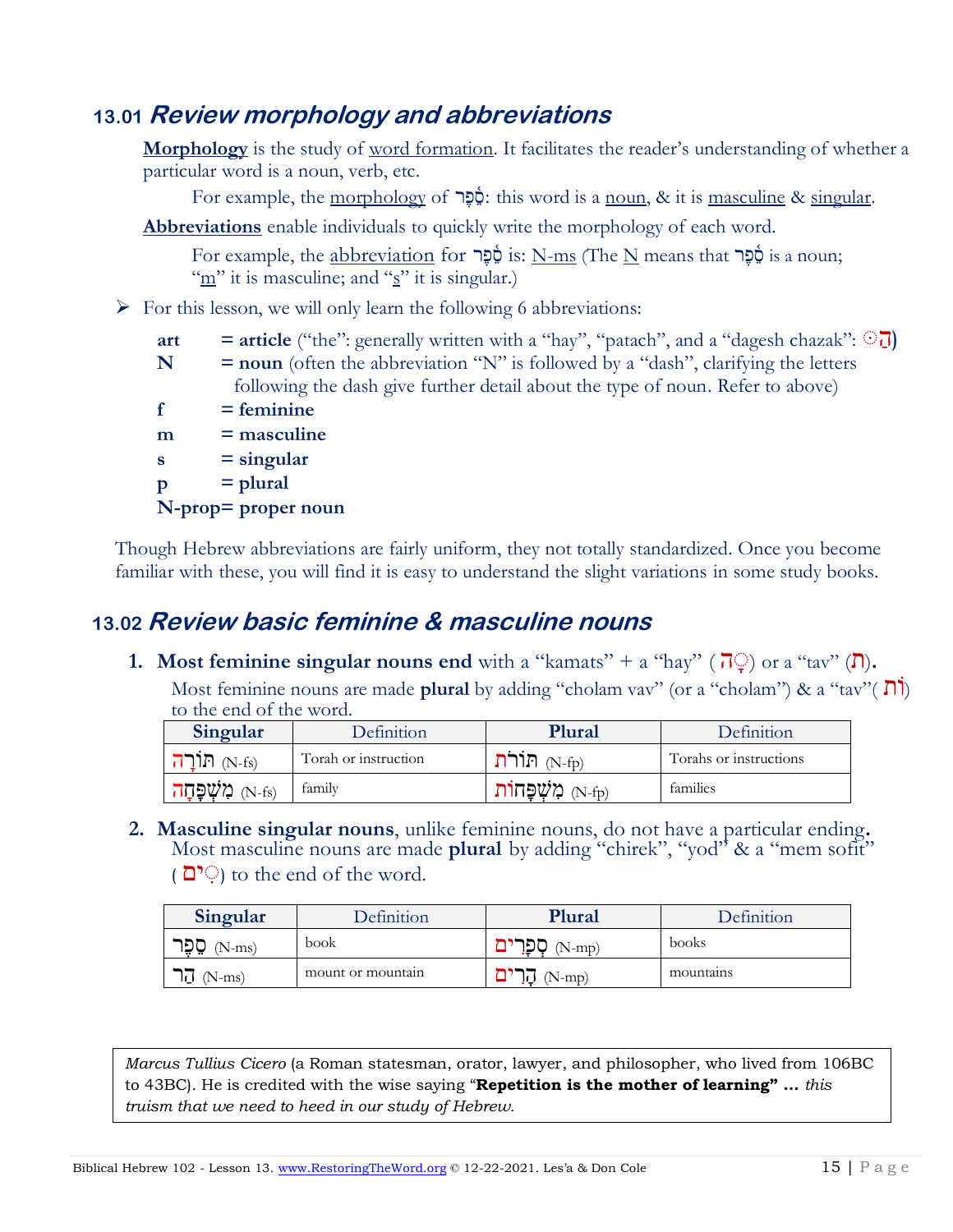#### Grammar-Made-Simple: *basic feminine & masculine nouns*

- ➢ All Hebrew nouns are either masculine or feminine
- $\triangleright$  Feminine singular nouns generally end with a kamats and hay ( $\overline{v}$ ). Also, nouns which end with a tav  $($ T $)$ , are usually feminine.
- ➢ Feminine plural nouns: generally feminine nouns are made plural by adding a cholam vav & a  $\alpha$  tav  $\mathbf{\Pi}$  to the end of the word.
- ➢ Masculine singular nouns have no particular endings.
	- o Masculine plural nouns generally are made plural by adding a chirek, yud/yod, and a mem sofit ( $\heartsuit$  to the end of the word.

## **13.03 Review Definite Article: the word "the"**

1. The Hebrew definite article does not have a gender (masculine nor feminine). Nouns which have the article begin with a "hay" & "patach" and have a "dagesh chazak" in next letter:  $\odot$  $\frac{1}{2}$  factor  $\frac{1}{2}$ 

#### **Example of masculine noun with the article:**  $r_{\text{c}}$  Example of masculine noun-with the article:

 $\mathop{\mathsf{Word}}\limits$  (הַדָּבָר) becomes the word (הַדָּבָר)

#### Example of feminine nouns with the article:  $\frac{1}{\pi}$   $\frac{1}{\pi}$

(ה ּתוֺ רָ ה) Torah the becomes) ּתוֹרָ ה) Torah

2. The exceptions are when a **definite article precedes a guttural** (ר& ִ,ע,ִח,ה,א(. heart 1 oran z. The exception

The vowel under the "hay" changes from a "patach" to a "kamats"  $(\vec{q})$  or a "segol"  $(\vec{q})$ . Also, the following letter does not have a "dagesh". (Why is there no dagesh"? Because a anso, the ronowing letter does a dagesh.)

## Definite articles are added to masculine & feminine nouns, which begin with a guttural, in the same way:

- $\bullet$  Father (הָאָב) becomes the father (הָאָב)
- $\bullet$  Land (אֶרֶץ) becomes the land (הָאֲרֶץ)
- $\bullet$  Head (שְׂרֹאשׁ) becomes the head (הֲרֹאשׁ)
- (הָ א ישׁ) man the becomes) א ישׁ) Man• **12.06 Review Definite Article: the word "the"**
	- Woman (הָאָשָׁה) becomes the woman (הַאָּשָׁה)
	- Mountains (הֲהָרִים) becomes the mountains (הֵהָרִים)

## Grammar-Made-Simple: *definite article* ➢ Definite article is formed the same way for both masculine and feminine nouns 1. Both nouns begin with a "hay" & "patach" and have a "dagesh chazak" in next letter:  $\odot$  $Example: word (727) becomes the word (577).$ 2. Exceptions are when the article is precedes a guttural:  $(7, \mathcal{Y}, \Pi, \Pi, \mathcal{X})$ Gutterals cannot take a "dagesh", so the "patach" under the "hay" becomes either a "kamats"  $(\vec{a})$  or a "segol"  $(\vec{a})$ . Example: father  $(2<sup>x</sup>)$  becomes the father  $(2<sup>x</sup>)$ Example: mountains (הָרִים) becomes the mountains (הָהָרִים)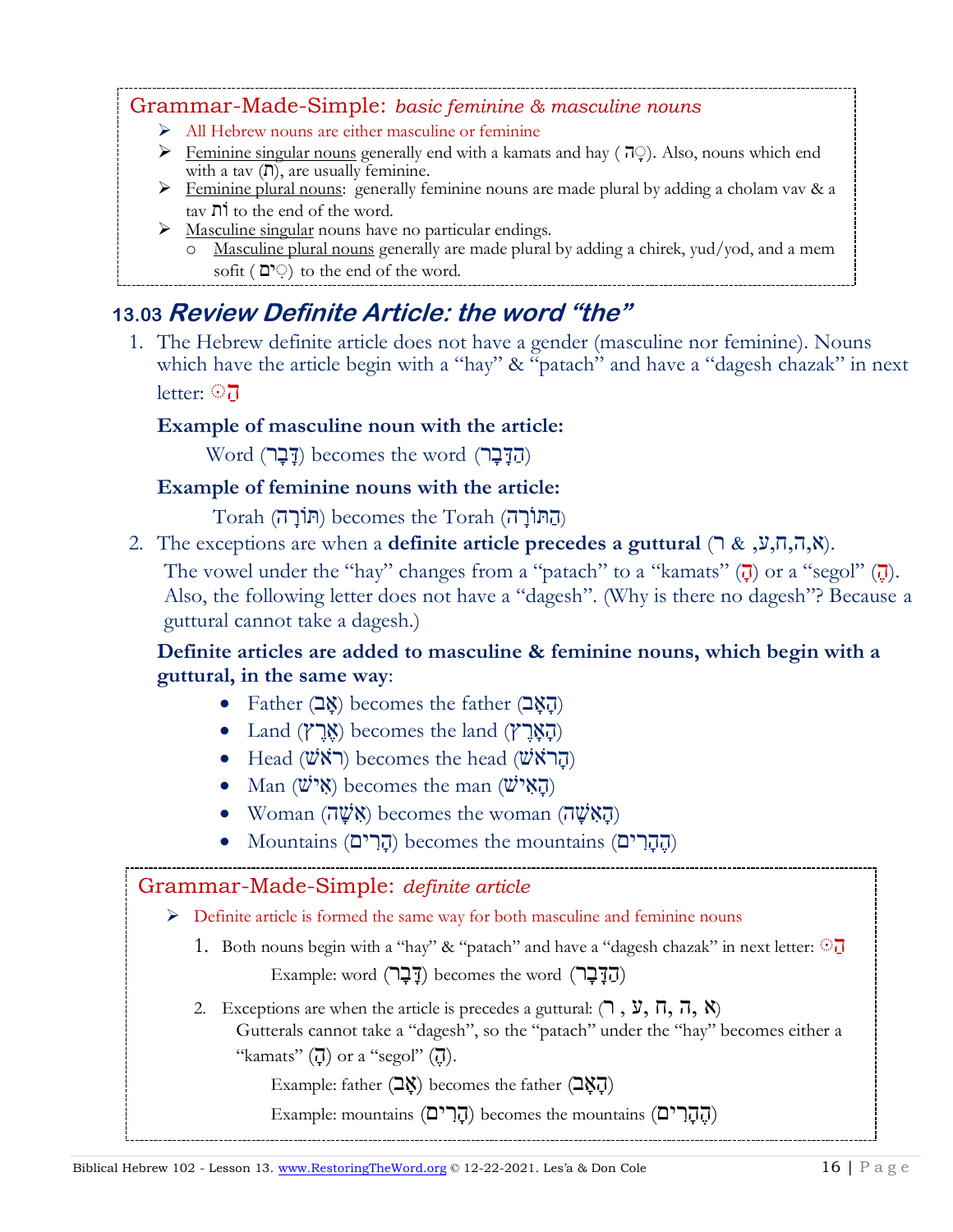## **13.04 Special nouns: gender nouns and proper nouns**

1. **Gender nouns** are very easy in Hebrew. Unlike English, Hebrew gender nouns generally are not different words, but a modification. Gender nouns are nouns that change according to the gender to which they are referring: boy-girl, man-woman, kingqueen, etc.

Boy (יֶלֶדָּה) changes to girl (יַלְדָּה) by adding a "kamats" and a "hay" (יָלֶה) to the end of the masculine term; also the vowel at the beginning of the word changes.

Examples of the gender nouns:

- לְדָה (boy) changes to  $\vec{r}$ יָלְדָ
- $\psi$ אָל (man) changes to  $\vec{w}$ אָ (woman)
- $\bullet$  (מֶלֶךָּה (king) changes to מַלְכָּה (queen)
- סוּס) horse) changes to [ה ָסוּס](https://www.pealim.com/dict/5539-susa/#h-s)) mare or female horse)
- $\overrightarrow{717}$  (uncle) changes to  $\overrightarrow{717}$  (aunt)
- **2. Proper nouns are very easy!!!** These nouns are specific names for a person (Abraham; Sarah), place (Israel; Dead Sea), or a thing (Temple; the Land).

Examples of the proper nouns in Hebrew:

| אָבְרָהָם (Abraham, N-prop-ms) ---- יִצְחֲק (Isaac, N-prop-ms) |                                                                                                     |
|----------------------------------------------------------------|-----------------------------------------------------------------------------------------------------|
| $\frac{1}{2}$ עֲקֹב (Jacob, N-prop-ms)                         | ---- עֲרָה (Sarah, N-prop-fs)                                                                       |
| (Rebecca, N-prop-fs) רְבְקָה                                   | $--- 7\pi$ ] (Rachel, N-prop-fs)                                                                    |
| $7]$ [David, N-prop-ms]                                        | ---- (Temple, N-prop-ms) הֵית־הַמְּקְדַּשׁ                                                          |
| רְנַעֲן (Canaan, N-prop-ms)                                    | ---- (the Land (aka Israel): N-prop-fs)                                                             |
|                                                                | הַמֶּלְח (Dead Sea, N-prop-ms) ---- (שֶׁרָאֵל (the name of the country: N-prop- fs)                 |
|                                                                | יְרְדֵּן (Jordan River, N-prop-fs) ---- $\psi$ יָלְבְאֵל (name of a male or of a people: N-prop-ms) |

### **13.05 Vocabulary Words & Homework Sheet**

#### ➢ **Vocabulary Words**:

| איש      | man (N-ms)                          | אַשָׁה      | woman (N-fs)                    | סוּס      | horse $(N-ms)$                                                |
|----------|-------------------------------------|-------------|---------------------------------|-----------|---------------------------------------------------------------|
|          | $W^{\prime}N$ . the man (art; N-ms) | הַאִשָּׁה   | the woman (art; N-fs)           |           | To the horses (art; N-mp)                                     |
| בֵּיִת   | house (N-ms)                        | מֵלֵך       | $\text{king}$ (N-ms)            | הַדַּבַר  | the word (art; N-ms)                                          |
| בַּתְּים | houses (N-mp)                       | הַמְּלַכִים | the kings (art; N-mp)           | דִּבַרִים | words (N-mp)                                                  |
| שַׁנָה   | year (N-fs)                         | יִשְׂרַאֵל  | Israel, the country (N-prop-fs) |           | The words (art; N-mp)                                         |
| עַיִן    | eye (N-fs)                          | אַבְרָהָם   | Abraham (N-prop-ms)             | מִצְוָה   | commandment (N-fs)                                            |
| שֲׂרָה   | Sarah (N-prop-fs)                   | יִך         | hand $(N-fs)$                   | המִצְוַה  | the commandment (art; N-fs)                                   |
| ייֱן     | son (N-ms)                          | יוֹם        | $day (N-ms)$                    | ים המֵלַח | Dead Sea (art; N-prop-ms)                                     |
| בְּנִים  | sons (N-mp)                         | יָמִים      | days $(N-mp)$                   |           | $\vec{w}$ ית־הַמָּקְדַּ $\vec{w}$ The Temple (art; N-prop-ms) |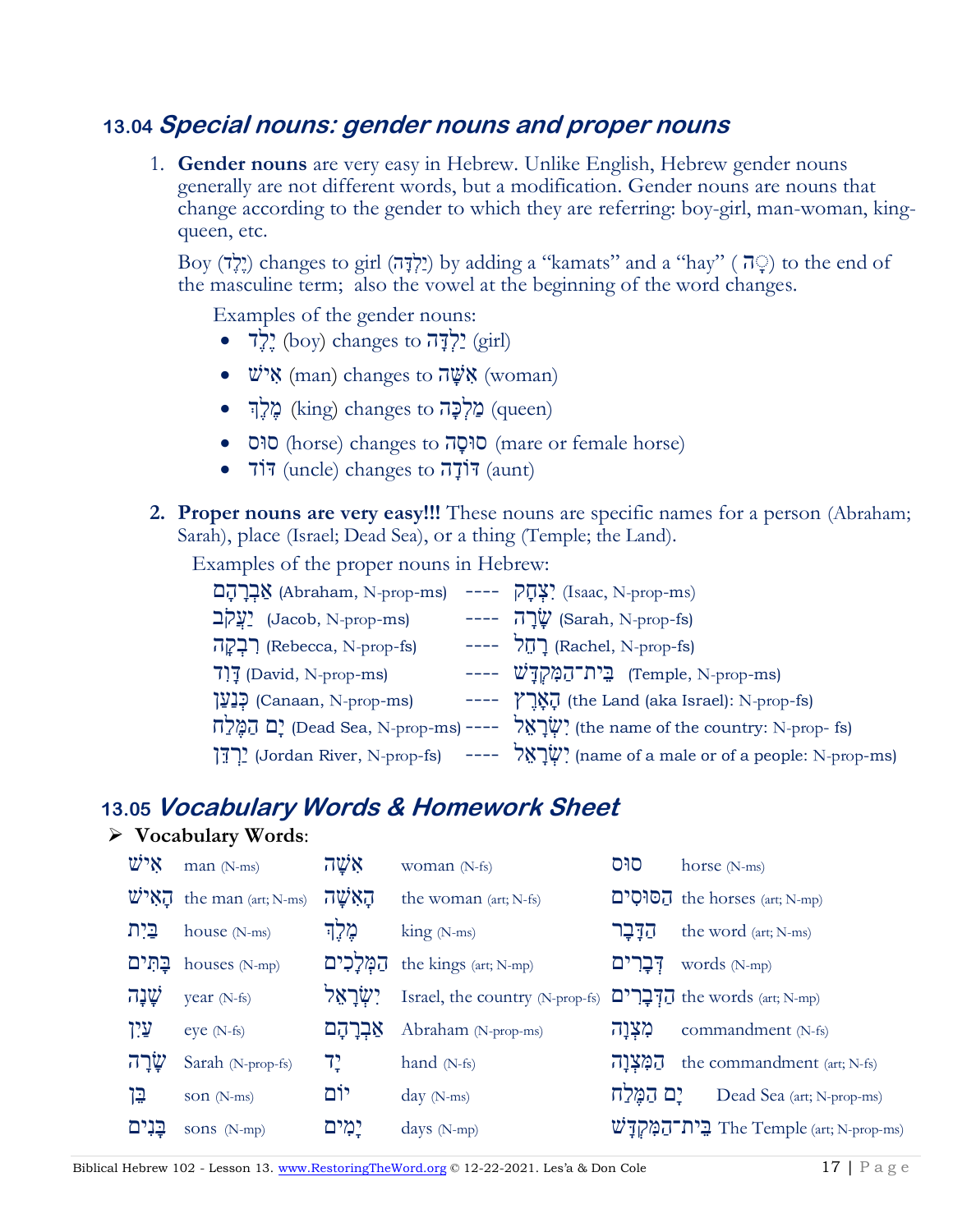#### **HOMEWORK WORKSHEET**

#### **Write the English or Hebrew translation & abbreviation for the following words**

o Refer to 13.01 for abbreviations & morphology

o Refer to Vocabulary List on 13.05

| Fill in blanks with Hebrew word   | Fill in blanks with English Translation | Fill in blanks with abbreviations            |
|-----------------------------------|-----------------------------------------|----------------------------------------------|
| ֹשֲנָה                            | year                                    | N-fs (noun-feminine singular)                |
| סוּס                              |                                         |                                              |
|                                   | Abraham                                 | N-prop-ms (proper.noun-ms)                   |
|                                   | the word                                | art; N-ms (article; noun-masculine singular) |
|                                   | words                                   |                                              |
|                                   | the words                               |                                              |
| שֲׂרָה                            |                                         |                                              |
| $\psi$ אַי                        |                                         |                                              |
| $\underline{\mathbb{C}}$ רַ       |                                         |                                              |
|                                   | houses                                  |                                              |
|                                   | the man                                 |                                              |
| בָּנִים                           |                                         |                                              |
| אַשָּׁה                           |                                         |                                              |
| מֶלֶךְ                            |                                         |                                              |
| <u>עֵי</u> ן                      |                                         |                                              |
|                                   | son                                     |                                              |
|                                   | the woman                               |                                              |
| הסוּסִים                          |                                         |                                              |
| $7^\circ_\tau$                    |                                         |                                              |
| בֵּית־הַמָּקְדָ <sup>ּיָ</sup> שׁ |                                         |                                              |
|                                   | the kings                               |                                              |
| מִצְוָה                           |                                         |                                              |
|                                   | day                                     |                                              |
|                                   | days                                    |                                              |
|                                   | the commandment                         |                                              |
|                                   | Dead Sea                                |                                              |
| יִשְׂרָאֵל $\dddot{q}$            |                                         |                                              |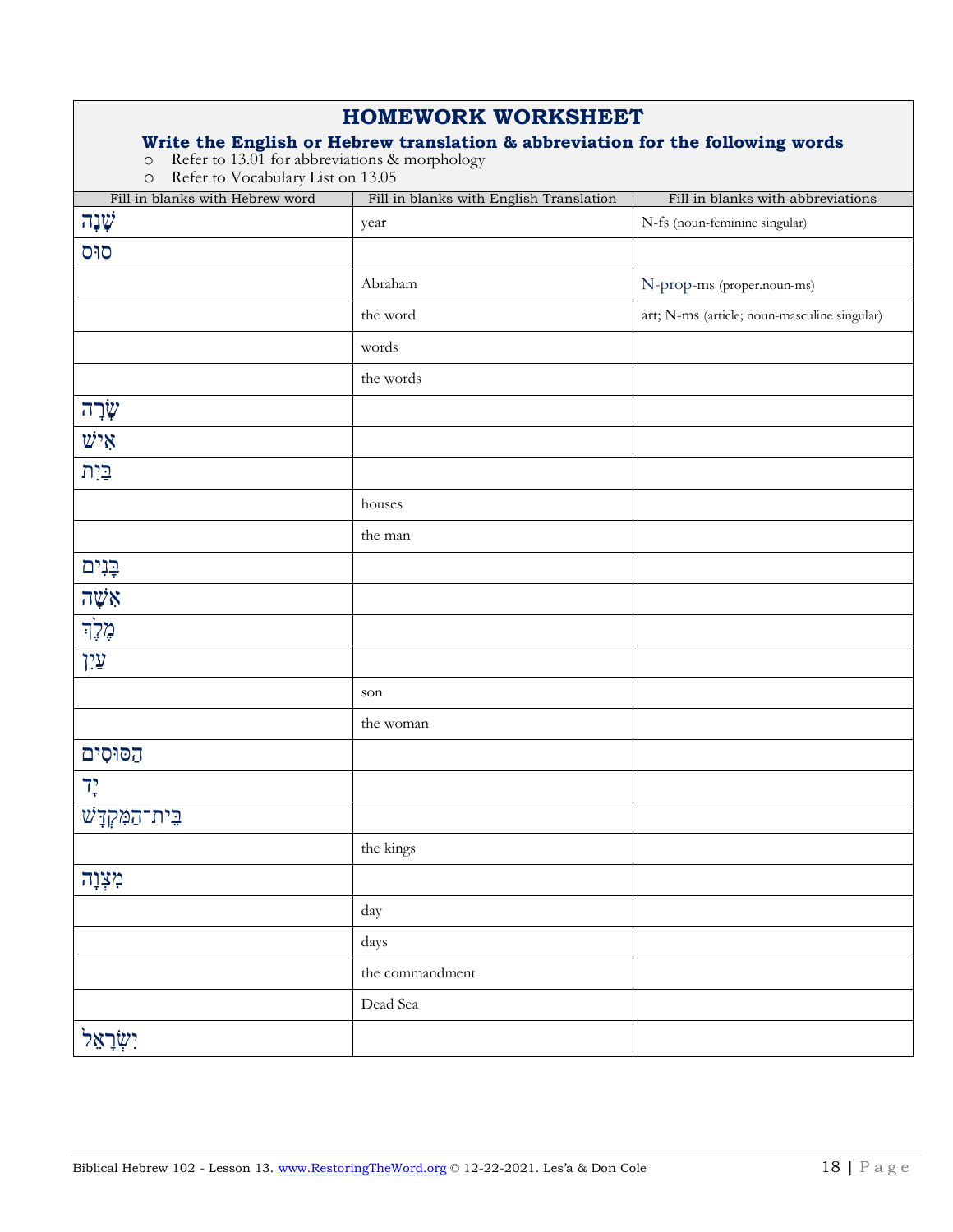## **13.06 Reading & printing exercise: Deut 6:4-5**

#### **Mark 12:29-30 (NASB): Note: Yeshua quoted Deut 6:4-5 verbatim in Mark 12:29-30:**

Jesus answered, "The foremost is, 'Hear, Israel! The LORD [YHVH] is our God, the LORD [YHVH] is one; and you shall love the LORD [YHVH] your God with all your heart, and with all your soul, and with all your mind, and with all your strength.'

#### **Deuteronomy 6:4-5 (NASB):**

"Hear, O Israel! The LORD [YHVH] is our God, the LORD [YHVH] is one! And you shall love the LORD [YHVH] your God with all your heart and with all your soul and with all your strength.

#### **Deuteronomy 6:4-5 (in Hebrew):**

## : שְׁמַע יִשְׂרָאֵל יְהוָה אֱלֹהֵינוּ יְהוָה | אֶחֶד

| Hebrew                  | Translation              | Print each word in Hebrew (with vowels) |
|-------------------------|--------------------------|-----------------------------------------|
| שְׁמַע                  | Hear                     |                                         |
| יִשְׂרָא <del>ֶ</del> ל | Israel                   |                                         |
| יְהוָרָה                | YHVH (the LORD)          |                                         |
| אֱלֹהֻינוּ              | our God                  |                                         |
| יְהוָרָה                | YHVH                     |                                         |
| אָחֶד                   | one ("is" is understood) |                                         |
| <u>יְאֲ</u> הַבְתָֿ     | & you shall love         |                                         |
| אֶת                     |                          |                                         |
| יהוה:<br>               | YHVH (the LORD)          |                                         |
| אַל                     | your God                 |                                         |
|                         | with all of              |                                         |
|                         | your heart               |                                         |
|                         | & with all of            |                                         |
| נִפְּעִ                 | your soul                |                                         |
|                         | & with all of            |                                         |
| מְאֹדֶךָ.               | your strength            |                                         |

## וְאֲהַבְתָּ֫ אֵת יְהוָה אֱלֹהֱיִךְ בְּכָל־לְבָבְךָ וּבְכָל־נַפְשְׁךָ וּבְכָל־מְאֹרֶךְ׃

### **13.07 Vocabulary Words listed in 13.05:**

Review vocabulary words from this lesson; the words we have included words appear frequently in the TaNaKh.

We encourage you to review these until this vocabulary becomes familiar.

#### **13.08 Weekly Parasha reading (go t[o www.RestoringTorah.org\)](http://www.restoringtorah.org/)**